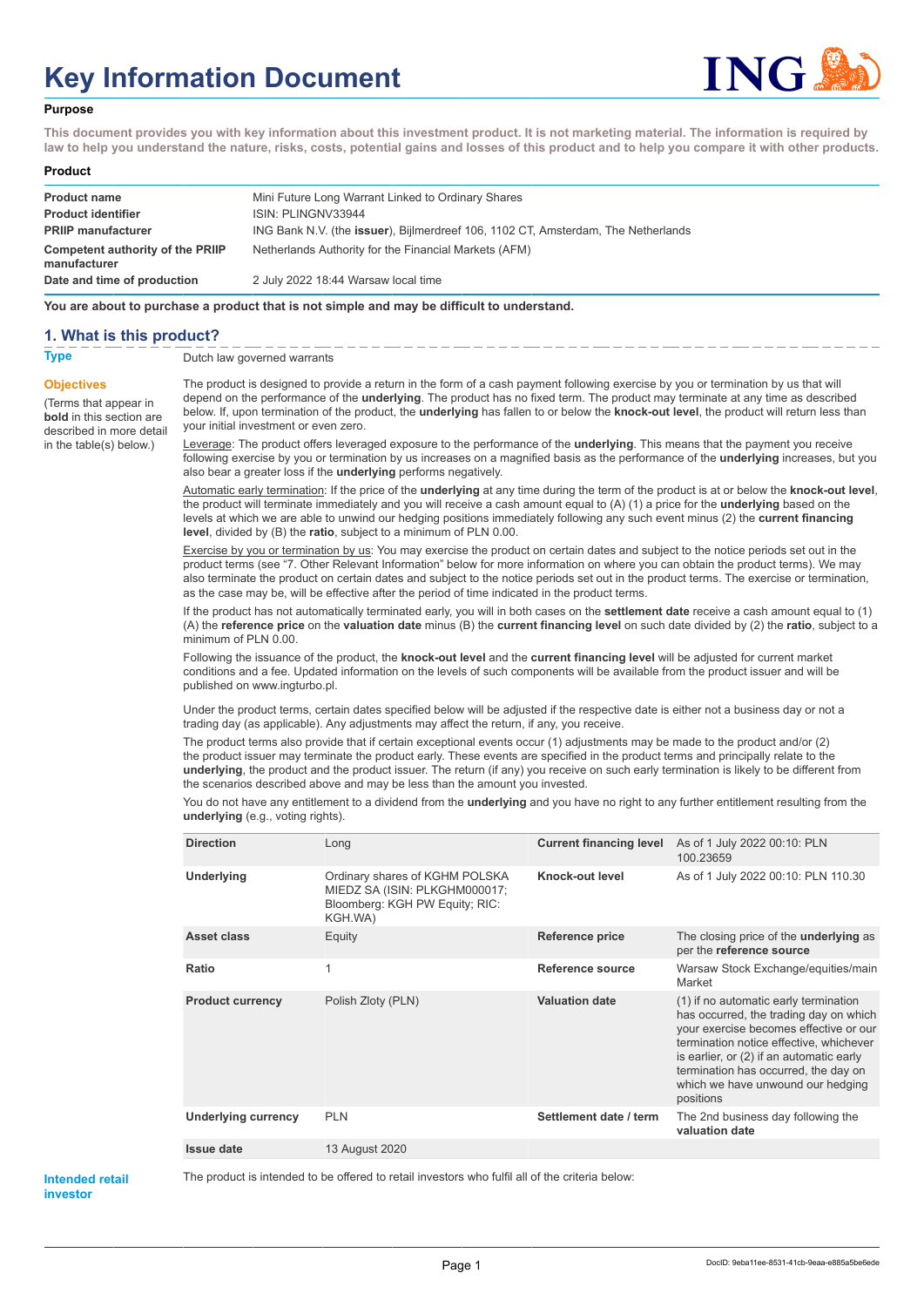- 1. they have advanced knowledge and a comprehensive understanding of the product, its market and its specific risks and rewards, with relevant financial industry experience including either frequent trading or large holdings in products of a similar nature, risk and complexity, either independently or through professional advice;
- 2. they seek hedging and/or leveraged performance, expect the movement in the underlying to perform in a way that generates a favourable return, have an investment horizon of the recommended holding period specified below and understand that the product may terminate early;
- 3. they accept the risk that the issuer could fail to pay or perform its obligations under the product and they are able to bear a total loss of their investment; and
- 4. they are willing to accept a level of risk to achieve potential returns that is consistent with the summary risk indicator shown below.

The product is not intended to be offered to retail clients who do not fulfil these criteria.

# **2. What are the risks and what could I get in return?**

**Risk indicator**

**Performance scenarios**

|                        | (s and what could I get in return?                                                                                                                                                                                                                                                                                                                                                                                                                                                                         |                                     |                              |                    |
|------------------------|------------------------------------------------------------------------------------------------------------------------------------------------------------------------------------------------------------------------------------------------------------------------------------------------------------------------------------------------------------------------------------------------------------------------------------------------------------------------------------------------------------|-------------------------------------|------------------------------|--------------------|
| Lower risk             |                                                                                                                                                                                                                                                                                                                                                                                                                                                                                                            |                                     |                              | <b>Higher risk</b> |
|                        | The risk indicator assumes you keep the product for 1 day. The actual risk can vary significantly if you<br>cash in at an early or a later stage and you may get back less.                                                                                                                                                                                                                                                                                                                                |                                     |                              |                    |
|                        | The summary risk indicator is a guide to the level of risk of this product compared to other products. It shows how likely it is that the<br>product will lose money because of movements in the markets or because we are not able to pay you.                                                                                                                                                                                                                                                            |                                     |                              |                    |
|                        | We have classified this product as 7 out of 7, which is the highest risk class. This rates the potential losses from future performance at<br>a very high level, and poor market conditions are very unlikely to impact our capacity to pay you.                                                                                                                                                                                                                                                           |                                     |                              |                    |
| indicator shown above. | Be aware of currency risk: If the currency of your account is different to the currency of this product, you will be exposed to the risk of<br>suffering a loss as a result of the conversion of the currency of the product into the account currency. This risk is not considered in the                                                                                                                                                                                                                 |                                     |                              |                    |
|                        | Be aware of currency risk: If (i) the Underlying is traded in a different currency than PLN the unwind amount will be converted to<br>PLN at the prevailing exchange rate which may result in a loss; or (ii) the currency of your account is different from the Currency of the<br>product, you may be exposed to the risk of suffering a loss as a result of the conversion of the Currency of the product into the account<br>currency. Risk (ii) above is not considered in the indicator shown above. |                                     |                              |                    |
|                        | This product does not include any protection from future market performance so you could lose some or all of your investment.                                                                                                                                                                                                                                                                                                                                                                              |                                     |                              |                    |
|                        | If we are not able to pay you what is owed, you could lose your entire investment.                                                                                                                                                                                                                                                                                                                                                                                                                         |                                     |                              |                    |
|                        | For detailed information about all risks relating to the product please refer to the risk sections of the prospectus and any supplements<br>thereto as specified in the section "7. Other relevant information" below.                                                                                                                                                                                                                                                                                     |                                     |                              |                    |
|                        | Market developments in the future cannot be accurately predicted. The scenarios shown are only an indication of some of the<br>possible outcomes based on recent returns. Actual returns could be lower.                                                                                                                                                                                                                                                                                                   |                                     |                              |                    |
| Investment: PLN 50,000 |                                                                                                                                                                                                                                                                                                                                                                                                                                                                                                            |                                     |                              |                    |
| <b>Scenarios</b>       |                                                                                                                                                                                                                                                                                                                                                                                                                                                                                                            |                                     | 1 day                        |                    |
|                        |                                                                                                                                                                                                                                                                                                                                                                                                                                                                                                            |                                     | (Recommended holding period) |                    |
| <b>Stress scenario</b> |                                                                                                                                                                                                                                                                                                                                                                                                                                                                                                            | What you might get back after costs | <b>PLN 0.00</b>              |                    |

| <b>Stress scenario</b>     | What you might get back after costs<br>Percentage return (not annualised) | <b>PLN 0.00</b><br>$-100.00\%$ |
|----------------------------|---------------------------------------------------------------------------|--------------------------------|
| Unfavourable scenario      | What you might get back after costs<br>Percentage return (not annualised) | PLN 27.590.70<br>$-44.82%$     |
| <b>Moderate scenario</b>   | What you might get back after costs<br>Percentage return (not annualised) | PLN 35.407.63<br>$-29.18%$     |
| <b>Favourable scenario</b> | What you might get back after costs<br>Percentage return (not annualised) | PLN 44.376.88<br>$-11.25%$     |

The average returns shown in the above table are not annualised, which means they may not be comparable to the average returns shown in other key information documents.

This table shows the money you could get back over the next day under different scenarios, assuming that you invest PLN 50,000.

The scenarios shown illustrate how your investment could perform. The recommended holding period for this product is less than one year. The figures are therefore not calculated on a per year basis, but for the recommended holding period. Figures in this section and "4. What are the costs?" are therefore not comparable with figures given for products with a recommended holding period of at least one year. The scenarios presented are an estimate of future performance based on evidence from the past on how the value of this investment varies, and are not an exact indicator. What you get will vary depending on how the market performs and how long you keep the product. The stress scenario shows what you might get back in extreme market circumstances, and it does not take into account the situation where we are not able to pay you.

This product cannot be easily cashed in. This means it is difficult to estimate how much you would get back if you cash in before the recommended holding period. You will either be unable to cash in early or you will have to pay high costs or make a large loss if you do so.

The figures shown include all the costs of the product itself, but may not include all the costs that you pay to your advisor or distributor. The figures do not take into account your personal tax situation, which may also affect how much you get back.

Buying this product holds that you think the price of the underlying will increase.

Your maximum loss would be that you will lose your investment.